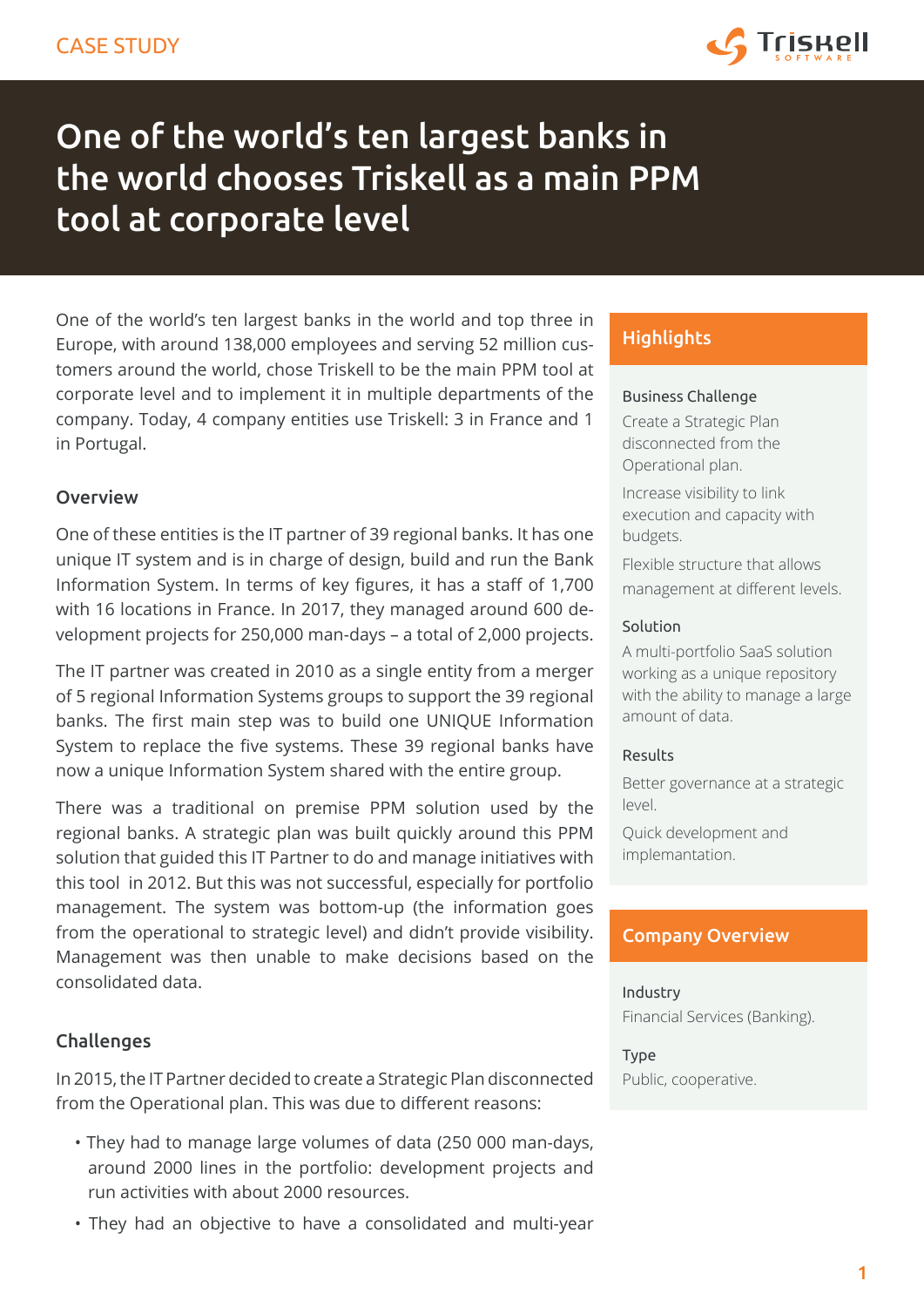# CASE STUDY



vision of project costs in a single, unique repository - this was important for the IT Partner.

- The current PPM solution was unable to manage easily strategic and operational data in the same instance.
- They also wanted to review management process of strategic plan and decided to implement a Rolling Operation Plan (ROP).

At the end of 2015, the IT partner launched a process to select a new tool at a strategic level to support the Rolling Operation Plan disconnected from operational tool.

The main criterion was the flexibility of the tool to fit the processes and not the opposite, this was the key point. Of course, some features were important like Demand management and Simulation / What-if scenarios.

Triskell was selected in January 2016 and deployed quickly (3 sprints in 6 months) and the final solution was ready for the 2017 Strategic Plan. They have developed an integration with the previous PPM solution to import main operational data like milestones in Triskell solution.

## 6 principles to guide the Strategic Plan

Some principles were defined for this project:

- Get out from the project annual vision with a repository of commitments that gives possibility to report on execution and keep capacity to do the link with budgets.
- Fully support the process in place for the Rolling Operation Plan to get periodic statement of the plan.
- Give sense or meaning to projects by using a standard breakdown of projects and resources on a unique timeframe.
- Empower the role of portfolio managers to provide a framework and tools to ensure better data quality.
- Start with a limited scope and features and then involve operational users to extend progressively the usage and the different topics.

## Rolling Operational Plan process

Every quarter, there is a two-day meeting with all managers to define and enforce commitments.

Managers will have a clear view on ongoing projects and commitments taken – roll up data from operation view.

They will analyse new demands and prepare some scenarios based on resource and budget capacity. They will then be able to prioritize,